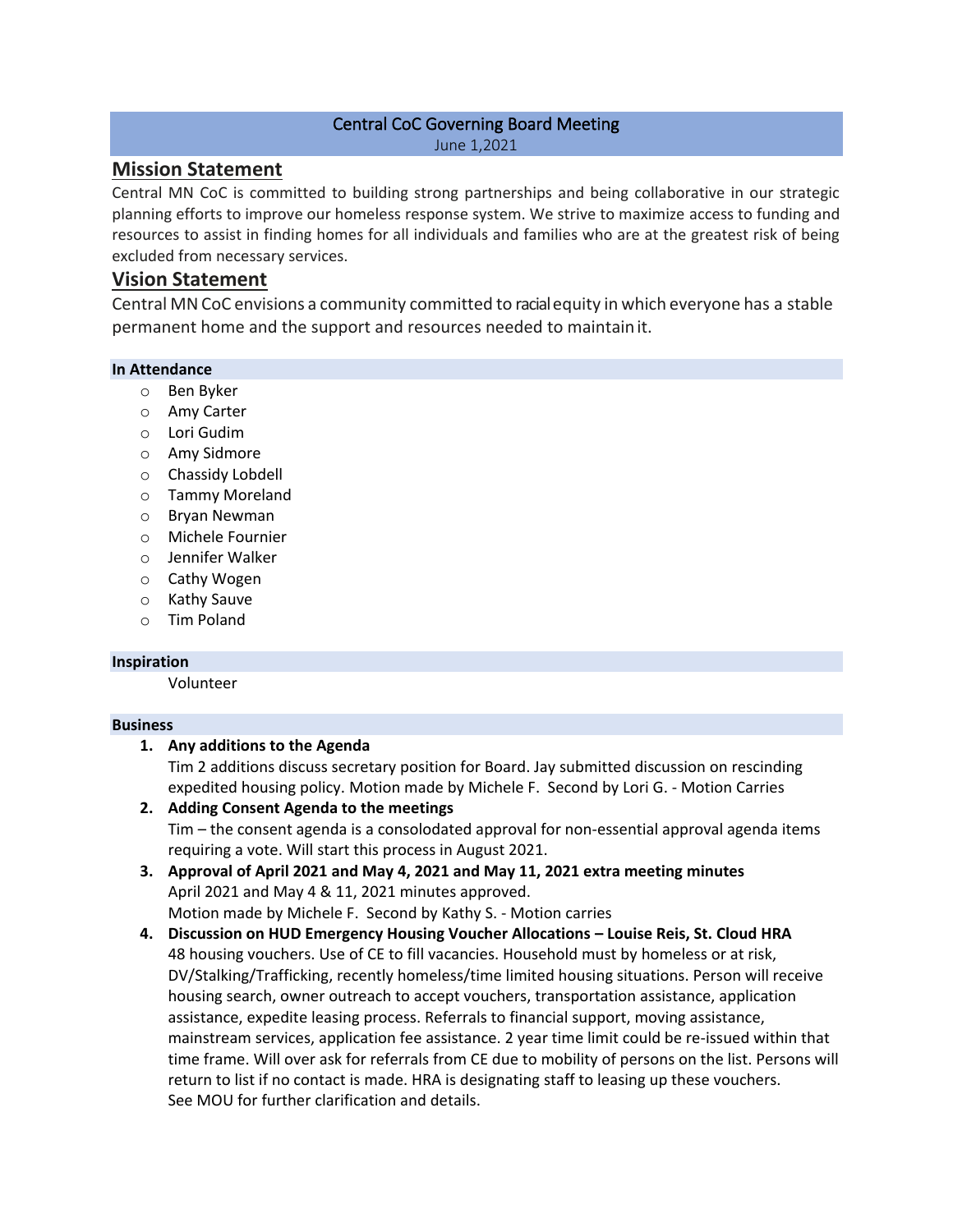### **5. Approval of MOU with St. Cloud HRA.**

Bryan N. made motion to approve. Second by Lori G. - Motion Carries Ben -Question resident of St Cloud??? Louise - No referred by CE, can port the voucher anywhere in the US.

Jennifer – how to track DV and stalking? Tim – Google doc for DV. Kathy – trafficking would need to be a separate tracking method. Louise - Eviction moratorium is creating a barrier to accepting persons with vouchers as there is no tool for eviction. Hope to have leased up within 6 months.

## **6. Approval of MOU with Morrison County HRA**

15 vouchers, concerns about lack of HMIS participation. HRA rep Loralee will train on HMIS. HUD requirement to work outside of HMIS to make this happen to fill vouchers. Housing limited in Morrison County. HUD just distributed the vouchers no research into communities was completed.

Ben B. made motion to approve. Second by Lori G. - Motion Carries

- **7. Approval of State of MN Cooperation Agreement with MN Department of Veterans Affairs** Documents describes the CoC and its relationship with the VA registry. Motion made by Bryan N to approve. Seconded by Lori G. - Motion Carries
- **8. Discussion rescinding expedited housing policy** Priority to persons due to COVID at high risk. Kathy – pandemic not over Table until further notice.
- **9. Approve Letters of Support for LSS-LKAYS (Lakes Area Youth Services) Street Outreach and LSS-LKAYS (Lakes Area Youth Services) Transitional Living Program** Federal grants for a continuation of services. A letter will be drafted by LSS Motion made Amy C. to approve. Seconded Lori G - Motion Carries

Discussion:

Tim – how have letters of support been brought to the CoC in the past? Kathy- may need to formalize the process to give agencies opportunity to request.

# **10. Schedule Certificates of Consistency Board approval meeting date/time**

Need a Special Board meeting to follow-up June  $15<sup>th</sup> 12:00 - 1:00$ 

- **11. Begin planning for 2021 NOFO process** Need to identify a planning committee
- **12. Identifying a replacement Board member** Chassidy – no replacement from Lakes and Pines at this time. Last Board attendance scheduled for August 2021.

Possibly Liz Young from Hearth Connection.

**13. Secretary position.** 

Lori Gudim nomination for Secretary Position for Full CoC Membership Committee Motion to accept Lori as CoC secretary

Motion made by Kathy S. Seconded by Ben B - Motion Carries

**14. Discussion on Board meeting time/date – I (Tim) am proposing we either move the Board meeting to 3:00-4:00 PM after the Full Membership meeting or to the 2nd Tuesday of the month.**

10 day notice of Board Meetings was in bylaws. Is the flow working? Virtual meetings would work best to minimize travel if/when we go back to in person. Add time change to Special Board meeting for further discussion. Doodle poll for options.

**15. Who will share this meeting updates from the Board at the CoC Full Membership meeting?**